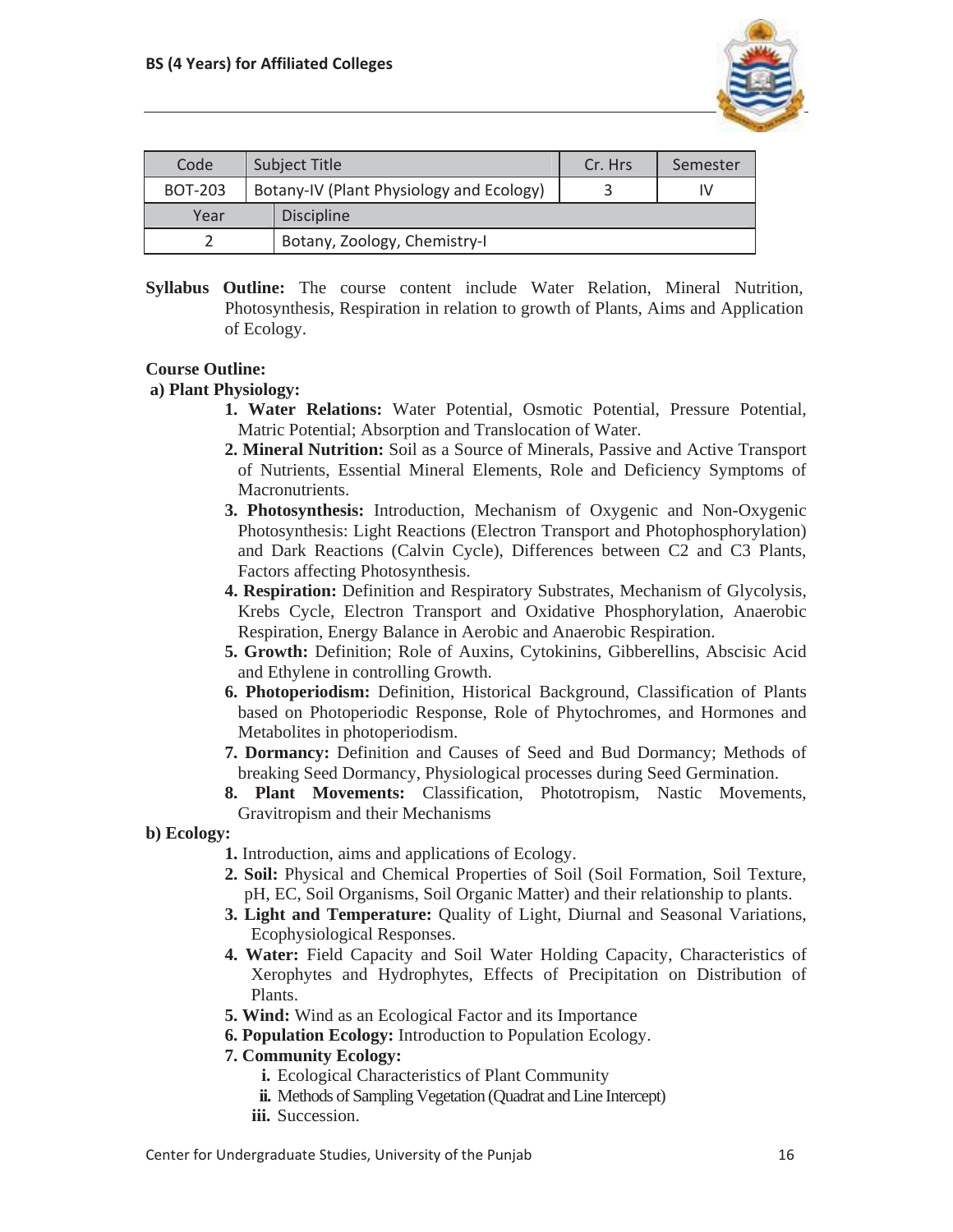

**iv.** Major Vegetation Types of the Local Area.

# **8. Ecosystem Ecology:**

- **i.** Definition and Components of Ecosystem.
- **ii.** Food Chain and Food Web.
- **iii.** Biogeochemical Cycles, Definition, Types with emphasis on Nitrogen and Hydrological Cycles.
- **Module Aims:** Specific objectives of this course will be to understand the following topics, viz.; Water Relations, Conduction of Water and Organic Matter; the Role of Mineral Nutrients in Growth and Development, Metabolic Processes of Photosynthesis and Respiration, Hormonal Regulation of Growth and Development; Plant Movements, Environmental (Light, Temperature), Control of Growth and Development.

## **Learning Strategies:**

- 1. Lectures
- 2. Group Discussion
- 3. Laboratory work
- 4. Seminar/ Workshop
- **Learning Outcome:** The aim is to give the students increased knowledge of metabolism, physiology and structure of plants together with a better understanding of regulation of growth and development and influence of environment.

### **Assessment Strategies:**

- 1. Lecture Based Examination (Objective and Subjective)
- 2. Assignments
- 3. Class discussion
- 4. Quiz
- 5. Tests

### **BOOKS RECOMMENDED:**

- **1.** Taiz, L. and Zeiger, E. (2010). *Plant Physiology*. 5<sup>th</sup> Edition. Sinauers Publishing, Company. Inc. California.
- **2. Illahi, I. (2009).** *Plant Physiology. Biochemical Processes in Plants.* UGC Press.
- **3. Witham, F.W, Devlin, A., Blaydes, D.F. and Devline, R.M (1986)** *Exercises in Plant Physiology.* Prindle, Weber and Schmidt, Boston.
- **4. Schultz, E. (2005).** *Plant Ecology.* (2nd Ed. ) Springer-Verlag, Berlin.
- **5. Smith, R. L. (2002).** *Ecology and Field Biology.* Harper and Row Publishers, New York.
- **6.** Salisbury, F.B. and Ross, C.B. (2002). *Plant Physiology.*  $(7<sup>th</sup> Ed.)$ , Wordsworth Publishing Co. Belmont CA.
- **7. Ricklefs, R.E. (2001).** *The Economy of Nature.* W.H. Freeman and Company .UK.